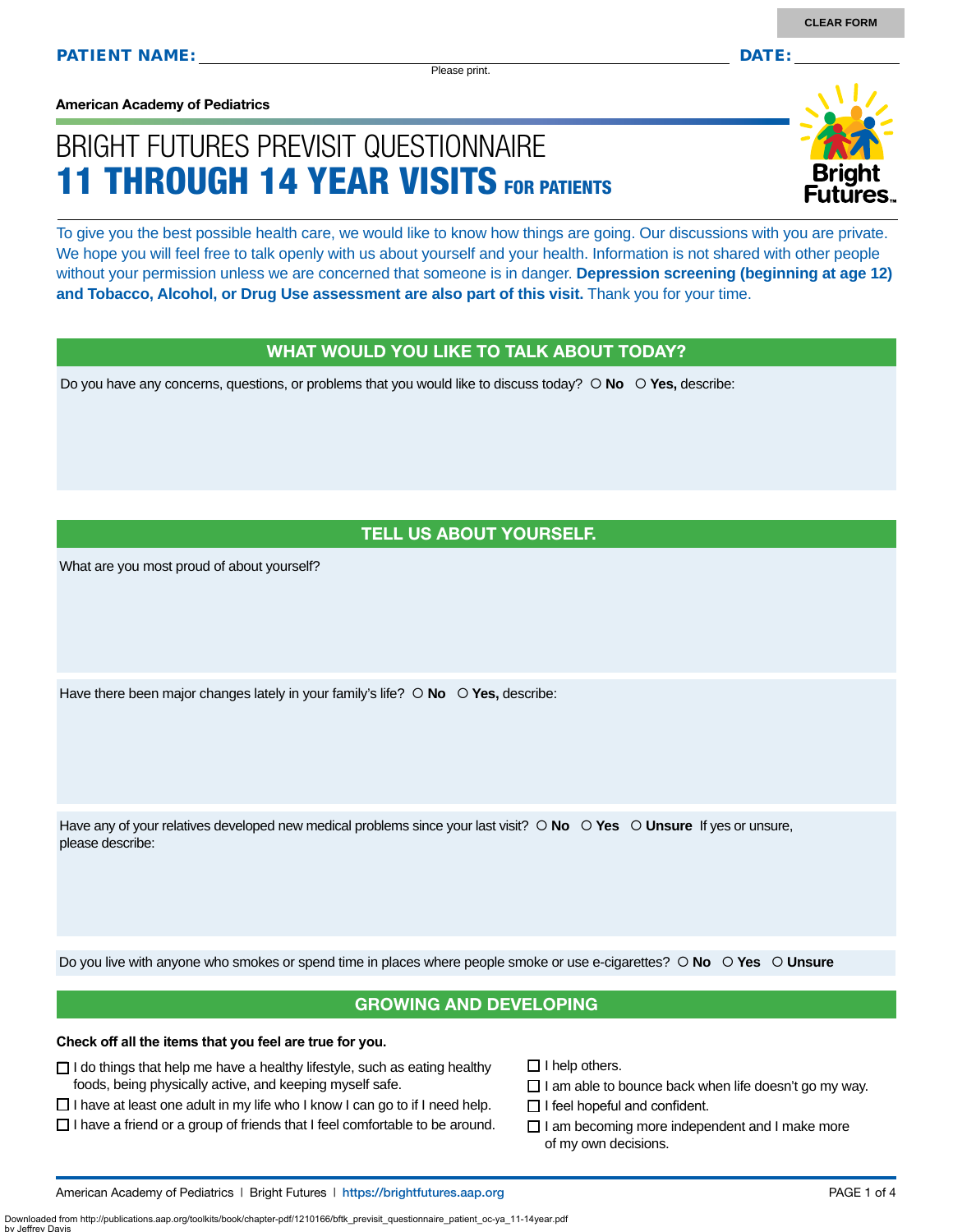# 11 THROUGH 14 YEAR VISITS FOR PATIENTS

## RISK ASSESSMENT

| Anemia              | Does your diet include iron-rich foods, such as meat, iron-fortified cereals, or beans?                      | O Yes      | $O$ No          | O Unsure |
|---------------------|--------------------------------------------------------------------------------------------------------------|------------|-----------------|----------|
|                     | Do you eat a vegetarian diet (do not eat red meat, chicken, fish, or seafood)?                               | $\circ$ No | O Yes           | O Unsure |
|                     | If you are a vegetarian (do not eat red meat, chicken, fish, or seafood), do you take an iron<br>supplement? | O Yes      | $\circ$ No      | O Unsure |
|                     | For girls: Do you have excessive menstrual bleeding or other blood loss?                                     | $\circ$ No | Yes<br>$\circ$  | O Unsure |
|                     | For girls: Does your period last more than 5 days?                                                           | $\circ$ No | Yes<br>$\Omega$ | O Unsure |
| <b>Dyslipidemia</b> | Do you smoke cigarettes or use e-cigarettes?                                                                 | $\circ$ No | O Yes           | O Unsure |
| <b>Vision</b>       | Do you have concerns about how well you see?                                                                 | $\circ$ No | O Yes           | O Unsure |

## ANTICIPATORY GUIDANCE

## How are things going for you and your family?

#### HOW YOU ARE DOING

| <b>Interpersonal Violence (Fighting and Bullying)</b>                                       |               |             |            |  |  |
|---------------------------------------------------------------------------------------------|---------------|-------------|------------|--|--|
| Have you been part of a gang or a group that has gotten or could get into trouble?          | $\bigcirc$ No | O Sometimes | O Yes      |  |  |
| Have you been in a fight in the past 6 months?                                              | O No          | O Sometimes | O Yes      |  |  |
| Do you know anyone in a gang?                                                               | O No          | O Sometimes | O Yes      |  |  |
| Do you have ways that help you deal with feeling angry?                                     | O Yes         | O Sometimes | O No       |  |  |
| Do you feel safe at home?                                                                   | O Yes         | O Sometimes | O No       |  |  |
| Have you ever been bullied in person, on the Internet, or through social media?             | O No          | O Sometimes | O Yes      |  |  |
| Have you been in a relationship with a person who threatened you physically or hurt you?    | O No          | O Sometimes | O Yes      |  |  |
| Have you ever been touched in a way that made you feel uncomfortable?                       | O No          | O Sometimes | O Yes      |  |  |
| Has anyone touched your private parts without your agreement or against your wishes?        | O No          | O Sometimes | O Yes      |  |  |
| Have you ever been forced or pressured to do something sexually that you didn't want to do? | O No          | O Sometimes | O Yes      |  |  |
| <b>Connectedness With Family and Peers</b>                                                  |               |             |            |  |  |
| Do you spend time talking with your parents every day?                                      | O Yes         | O Sometimes | O No       |  |  |
| Do your parents praise you when you do something good or learn something new?               | O Yes         | O Sometimes | O No       |  |  |
| Do you get along with your family?                                                          | O Yes         | O Sometimes | $O$ No     |  |  |
| Does your family do things together?                                                        | O Yes         | O Sometimes | O No       |  |  |
| Do you have an adult you feel connected to?                                                 | O Yes         | O Sometimes | O No       |  |  |
| Do you have rules at home and know what happens when you break the rules?                   | O Yes         | O Sometimes | O No       |  |  |
| <b>Connectedness With Community</b>                                                         |               |             |            |  |  |
| Do you have activities or things you like to do after school or on the weekends?            | O Yes         | O Sometimes | O No       |  |  |
| Do you help others at home, in school, or in your community?                                | O Yes         | O Sometimes | $\circ$ No |  |  |
| <b>School Performance</b>                                                                   |               |             |            |  |  |
| Are you doing well at school?                                                               | O Yes         | O Sometimes | O No       |  |  |
| Do you have things you enjoy doing at school?                                               | O Yes         | O Sometimes | O No       |  |  |
| Are you having any problems in school? Are there things you need help figuring out?         | O No          | O Sometimes | O Yes      |  |  |
| Do you get extra help or support in any subjects at school?                                 | O No          | O Sometimes | O Yes      |  |  |
| <b>Coping With Stress and Decision-making</b>                                               |               |             |            |  |  |
| Do you worry a lot or feel overly stressed out?                                             | O No          | O Sometimes | O Yes      |  |  |
| Do you have things you do to feel better when you are stressed?                             | O Yes         | O Sometimes | O No       |  |  |

American Academy of Pediatrics | Bright Futures | https:/[/brightfutures.aap.org](https://brightfutures.aap.org/Pages/default.aspx) | Namerican Academy of PAGE 2 of 4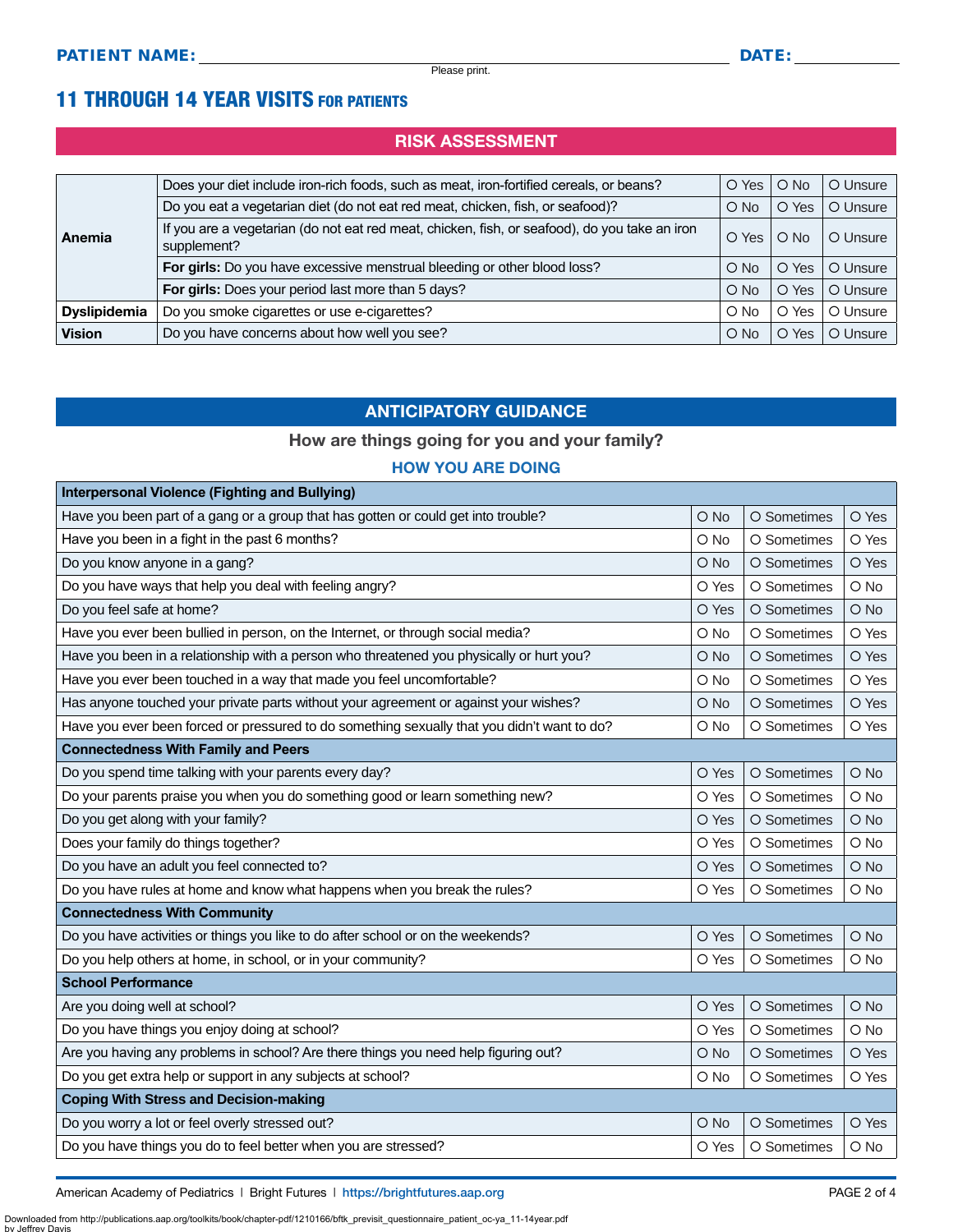Please print.

# 11 THROUGH 14 YEAR VISITS FOR PATIENTS

#### YOUR GROWING AND CHANGING BODY

| <b>Healthy Teeth</b>                                                                                                                            |               |             |        |  |  |
|-------------------------------------------------------------------------------------------------------------------------------------------------|---------------|-------------|--------|--|--|
| Do you brush your teeth twice a day?                                                                                                            | O Yes         | O Sometimes | $O$ No |  |  |
| Do you see the dentist twice a year?                                                                                                            | O Yes         | O Sometimes | O No   |  |  |
| If you play contact sports, do you wear a mouth guard?                                                                                          | O Yes         | O Sometimes | $O$ No |  |  |
| <b>Body Image</b>                                                                                                                               |               |             |        |  |  |
| Do you have any concerns about your weight?                                                                                                     | $\bigcirc$ No | O Sometimes | O Yes  |  |  |
| Are you teased about your weight?                                                                                                               | O No          | O Sometimes | O Yes  |  |  |
| Are you currently doing anything to try to gain or lose weight?                                                                                 | $O$ No        | O Sometimes | O Yes  |  |  |
| <b>Healthy Eating</b>                                                                                                                           |               |             |        |  |  |
| Do you have healthy food options at home and in school?                                                                                         | O Yes         | O Sometimes | O No   |  |  |
| Do you eat fruits and vegetables every day?                                                                                                     | O Yes         | O Sometimes | $O$ No |  |  |
| Do you have milk, yogurt, cheese, or other foods that contain calcium every day?                                                                | O Yes         | O Sometimes | O No   |  |  |
| Do you drink juice, soda, sports drinks, or energy drinks?                                                                                      | O No          | O Sometimes | O Yes  |  |  |
| Do you ever skip meals?                                                                                                                         | $O$ No        | O Sometimes | O Yes  |  |  |
| Do you eat meals together with your family?                                                                                                     | O Yes         | O Sometimes | $O$ No |  |  |
| <b>Physical Activity and Sleep</b>                                                                                                              |               |             |        |  |  |
| Are you physically active at least 1 hour a day? This includes running, playing sports, or active<br>play with friends.                         | O Yes         | O Sometimes | $O$ No |  |  |
| How much time every day do you spend watching TV, playing video games, or using computers, tablets<br>or smartphones (not counting schoolwork)? | hours         |             |        |  |  |
| Do you get 8 or more hours of sleep each night?                                                                                                 | O Yes         | O Sometimes | $O$ No |  |  |
| Do you have trouble sleeping?                                                                                                                   | $\circ$ No    | O Sometimes | O Yes  |  |  |

#### EMOTIONAL WELL-BEING

| Do you and your parents argue a lot about what your culture expects of you and what your friends<br>are doing?           | $O$ No     | O Sometimes | O Yes         |
|--------------------------------------------------------------------------------------------------------------------------|------------|-------------|---------------|
| Have you talked with your parents about dating and sex?                                                                  | O Yes      | O Sometimes | $\bigcirc$ No |
| Do you have questions or concerns about how your body is changing (puberty)?                                             | $O$ No     | O Sometimes | O Yes         |
| For girls: Have you started your period?                                                                                 | $\circ$ No | O Sometimes | O Yes         |
| For girls: If yes, do you have any concerns about your period (such as not regular, heavy bleeding,<br>or bad cramping)? | $O$ No     | O Sometimes | O Yes         |

#### HEALTHY BEHAVIOR CHOICES

| <b>Romantic Relationships</b>                                                                                   |  |            |             |        |  |
|-----------------------------------------------------------------------------------------------------------------|--|------------|-------------|--------|--|
| Have you ever been in a romantic relationship?                                                                  |  | O No       | O Sometimes | O Yes  |  |
| If yes, have you always felt safe and respected?<br>O NA                                                        |  | O Yes      | O Sometimes | $O$ No |  |
| Tobacco, E-cigarettes, Alcohol, and Prescription or Street Drugs                                                |  |            |             |        |  |
| Have you ever smoked cigarettes or used e-cigarettes?                                                           |  | $O$ No     | O Sometimes | O Yes  |  |
| Have you ever drunk alcohol?                                                                                    |  | O No       | O Sometimes | O Yes  |  |
| Have you ever been offered any drugs?                                                                           |  | $O$ No     | O Sometimes | O Yes  |  |
| Have you ever used drugs (including marijuana or street drugs)?                                                 |  | $\circ$ No | O Sometimes | O Yes  |  |
| Have you ever taken prescription drugs that were not given to you for a medical condition?                      |  |            | O Sometimes | O Yes  |  |
| <b>Acoustic Trauma</b>                                                                                          |  |            |             |        |  |
| Do you use earplugs or sound-canceling headphones to protect your hearing around loud noises<br>or at concerts? |  | O Yes      | O Sometimes | $O$ No |  |
| Do you often listen to loud music?                                                                              |  | O No       | O Sometimes | O Yes  |  |